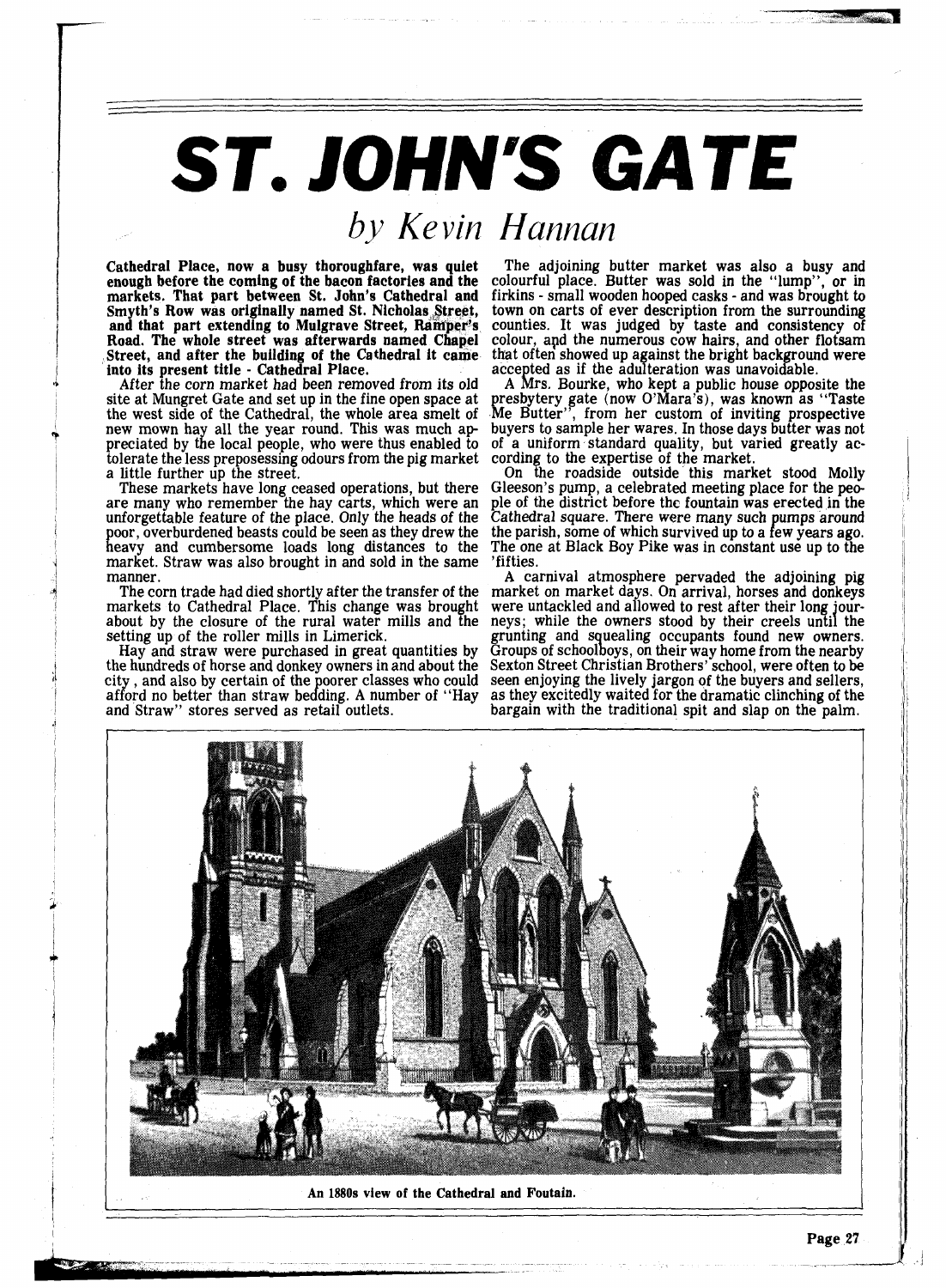The local professional pig buyers had little time for this ancient Celtic bargaining system, and usually enjoyed the benefits of a buyer's market. They were a small but relatively comfortably fraternity who merely acted as middle-men between producer and bacon factory. They were always deemed respectable, if for no other reason than the obviously lucrative nature of their avocation, which also excited the envy of those who had to work hard for a bare existence. It can be said, too, that they were the special envy of some of the local middle classes - school teachers, bank clerks etc. - whose educational qualifications were high but whose earnings fell far short

On the whole they were decent respectable fellows, though the independence and arrogance of some of their members is still highlighted in the course of conversations about "old times". Who has not heard the story of tions about "old times". Who has not heard the story of the pig buyer who demanded that the wheels be taken from a farmer's cart so that the animals in the creel could be more easily examined?

Alas! the pig buyers have gone the way of the coopers and the sandmen, and the pigs themselves are rarely seen on the "crubeen".

Close to the markets, on the Cathedral side, stands the Sarsfield memorial, lately freed from the foliage of the horse chestnut trees that surrounded it. The story of this magnificent statue goes back to the 1830s when the Sarsfield Memorial Committee was established. This body met from time to time, with the very best of intentions, over a period of more than forty years, before the fruits of their lubberly labours produced our finest statue, and at the same time stirred up a political cauldron that resulted in the refusal of the Town Council to grant per-<br>mission for the erection of the memorial in any of the<br>sites suggested by the committee - by this time augmentated by a number of councillors. After deliberations lasting more than a year and a half, a site in Upper Mallow Street, near the Park Gate, was suggested. Other sites mentioned were: O'Connell Street, near the Bank of Ireland, Bank Place and the North Strand. However, a resolution was passed by the Corporation selecting the Bank Place site.

Ambrose Hall, the veteran Town Councillor, made a strong objection to "... placing so fine a statue, intended to last for all time, in this failing locality in which there will not be a house standing twenty years hence, and which meantime exhibits a melancholy picture, and is otherwise objectionable on account of its nameless associations". It was finally decided to seek a suitable location outside the control and jurisdiction of the Corporation, and shortly afterwards the present site in the Cathedral grounds was offered to the committee and gratefully accepted. For nearly a hundred years it has remained in semi-obscurity, unknown to thousands of visitors to the city - and not a few citizens. When one considers that the memorial was placed in its present position because no more suitable site was available at the time, and that we now have a City Council untrammelled by affiliations that would militate against a move, the gallant general's statue should now be taken out of the shadows and set up in St. John's Square, where it could be seen by visitors and locals.

Of Sarsfield himself only the glory is remembered, but the sad aftermath of his flight to France, his tragic death, and the premature dissolution of his family is rarely touched upon. There are many who may not be aware that his last resting place is unknown; this may be accounted for by the strange practice which obtained on the continent of leasing graves. It is probable that the remains were taken up after the lease had expired and reintered in the "Fosse Commune", or common pit, there being no one to renew the lease. Head stones were also removed on such occasions.



**An old John's Gate house.** 

Sarsfield's death in the prime of life was a melancholy anticlimax to an outstanding career, and a sad ordeal for his wife and only son who remained at his bedside at Huy, whence he had been brought from the battlefield of Neerwinden, near Lauden, where he had received his fatal wound.<br>In her delightful little book on Sarsfield Alice Curtayne

writes: "In reduced circumstances she and her son lived on near the grave of Patrick Sarsfield as though clinging to the last support of their exile". The young Duke of Berwick visited the mourners on a number of occasions and married the widow in **1695.** She died two years late. Berwick, who was the illegitimate son of James I1 by

Arrabella Churchill, had his step-son commissioned in the Spanish army, where the courage of the young Sarsfield was rewarded with the "Collar of the Golden Fleece". He afterwards saw service in the French army, and returned to Ireland in **1715** in the hope of raising an army. It was a hppeless escapade and, with a price of  $£1000$  on his head, he was lucky to escape to France. He died at St. Omar in the same year, the last of his race.

Perhaps the more prominent exhibition of the statue - Lawlor's masterpiece - may foster a revival of interest in our greatest folk hero.

The entrance to Garryowen Road marks the site of John's Gate, the msot important portal in the old city fortifications. This was the main approach to the city and the letting of the tolls here commanded the highest price of all the main gates. It was here that Henry Ireton and de Ginkle were handed the keys of the city, and many other notable characters of our history, including Rinuccini and Edward Bruce also entered here.

Close to this gate stood the Citadel, the guard house and gates of which can still be seen in the grounds of St. John's Hospital. On the eastern side of the guard house stood St. John's tower, the magazine containing the ammunition for the defence of the Irishtown. Unfortunately this was demolished in the 1830s to make way for an extension of the hospital.

At the Pennywell end of the hospital enclosure stands the pitiful remains of the Devil's Battery, which once was a strong tower, situated where the wall turned at a right angle towards East Watergate. The fortifications here bore the brunt of the fierce cannonade from the batteries set up on the heights of Singland. The main breach was set up on the neights of singulary. The main breach was<br>made at a spot now marked by the elevator attached to the hospital.

Close to the breach at the eastern side was situated the famous Black Battery, an underground magazine that exploded during the assault on the breach, killing a number of the crack Brandenburg Regiment. It is not known if the